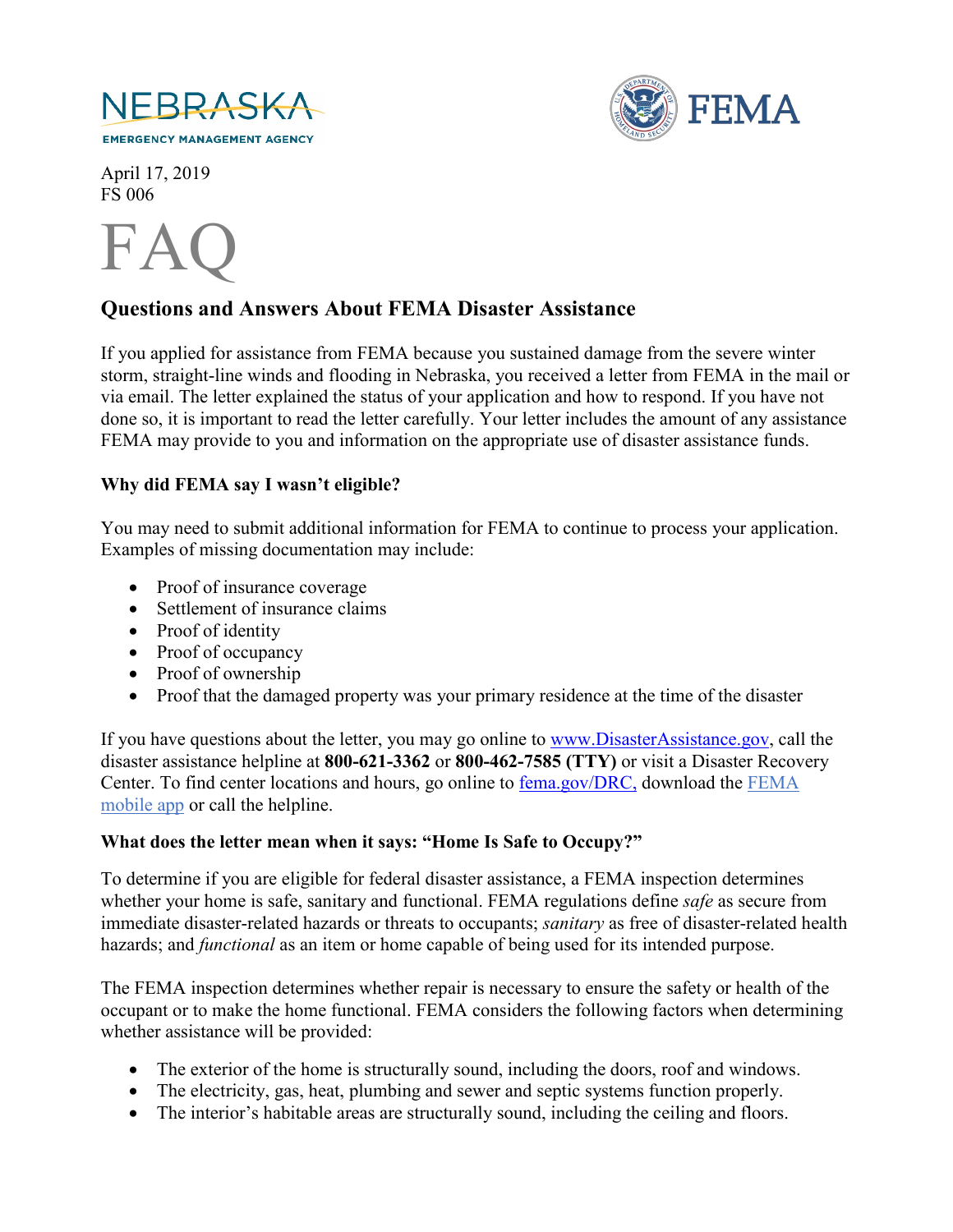- The home is capable of being used for its intended purpose.
- There is safe access to and from the home.

Disaster-caused damage may exist while the habitability of the home may not be affected.

### **Why did my neighbor get more grant money for repairs than I did?**

Each case is unique. There are several factors involved, including insurance status and the extent and type of damage found during the home inspection.

### **I can't rebuild my house with the money FEMA is offering me.**

FEMA assistance is not the same as insurance. FEMA assistance only provides funds for basic work to make a home habitable, including toilets, a roof, critical utilities, windows and doors.

## **Can my household apply if I am not a citizen?**

To register for FEMA's Individual Assistance, a member of the household must be citizen, noncitizen national or qualified alien of the United States. Survivors may also register for disaster assistance if they are a parent or legal custodian of a minor child who resides with them, and who is a citizen, naturalized citizen or qualified alien of the United States. Applicants may contact the Social Security Administration at [socialsecurity.gov](http://www.socialsecurity.gov/) or **800-621-3362** or **800-462-7585 (TTY)** for information on obtaining a Social Security number for a minor child.

Applicants will be asked to sign a Declaration and Release form stating that they are a U.S. citizen, non-citizen national or a qualified alien. If they cannot sign the Declaration and Release but have a minor child who is a U.S. citizen, naturalized or a qualified alien residing with them, they can apply for assistance on their child's behalf and no information regarding their status will be gathered. They will be asked to sign a declaration that the child is a U.S. citizen, naturalized citizen, or a qualified alien.

If this situation applies to your household, please call us or visit a disaster recovery center. We can help you with this type of application. The disaster assistance helpline number is **800-621-3362** or **800-462-7585 (TTY).**

### **What happens if I disagree with FEMA's decision?**

You may appeal FEMA's decision. For example, if you feel the amount or type of assistance is incorrect, you may submit an appeal letter and any documents needed to support your claim, such as a contractor's estimate for home repairs.

FEMA cannot duplicate assistance provided to you by another source, such as insurance settlements or another program. However, if you are underinsured you may receive further assistance for unmet needs after insurance claims have been settled by submitting insurance settlement or denial documents to FEMA.